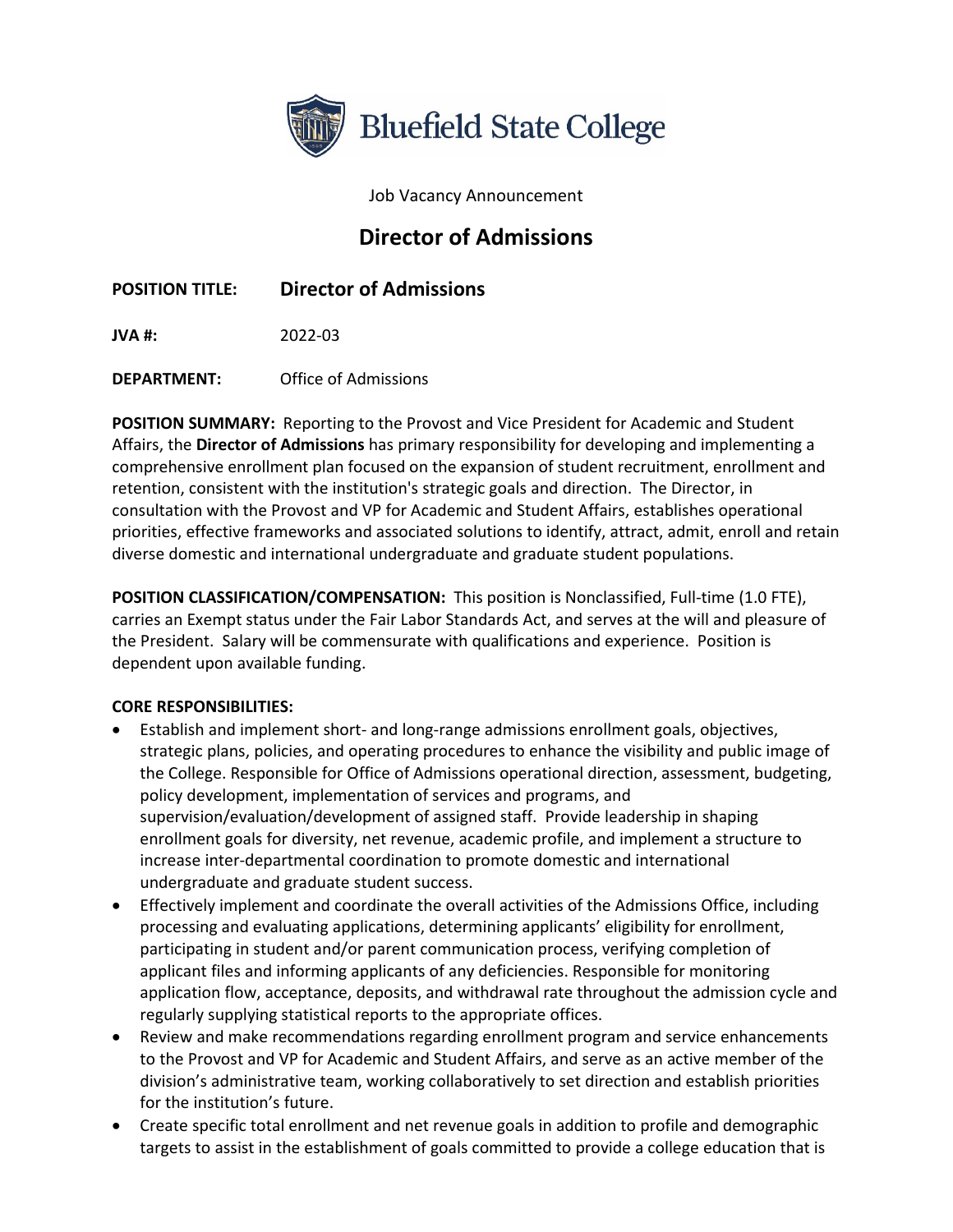affordably priced and supported with carefully managed student assistance programs, as well as the successful execution of a recruitment, admission, and assistance plan. Create and execute a recruitment and enrollment plan that includes the development, implementation, and evaluation of communications, emphasizes academic programs, streamlines admission processes, uses technology effectively, and incorporates easily understood pricing, financial aid and affordability information.

- Engage faculty and staff, senior leadership, athletic staff, alumni, and students in the recruitment process via appropriate and productive methods.
- Provide data informed recommendations for allocating staff and financial resources to achieve enrollment goals.
- Collaborate with various institutional departments to strengthen the marketing activities of the enrollment function (print, electronic, and social media), enhance communication effectiveness, improve timeliness of campaigns, and promote broader interest in Bluefield State College from prospective undergraduate and graduate student target markets. Participate in institutional research regarding data collection, analysis and reporting of enrollment management programs and initiatives to improve recruitment and retention strategies.
- Ensure compliance with federal, state, and local laws and regulations and state and college policies and procedures.
- Promote a positive image of the College. Represent the Office of Admissions at various on- and off-campus recruitment events and other College-sponsored events through active involvement in the community, which may include presentations to campus and community groups.
- Perform other duties as assigned. Includes but is not limited to marketing various programs and services, fundraising and serving on committees.

## **MINIMUM REQUIRED QUALIFICATIONS:**

- Bachelor's Degree from an accredited institution required.
- At least five years of higher education experience in a management position, a professional administrative position, or an instructional faculty position, with responsibilities in recruitment, admissions, records/registration, financial aid, student services, and/or retention activities.
- Demonstrated knowledge of higher education recruitment, marketing, admissions, financial assistance, and/or student advisement/retention policies, principles and practices.
- Knowledge and ability to lead organizational structure, workflow and operating protocols.
- Ability to manage operational aspects of an administrative program including, but not limited to: strategic planning, personnel, budget and fiscal management, web-based technology enhancement, and/or continuous improvement assessment.
- Strong analytical, critical thinking, project management, problem recognition and resolution skills adept at setting and attaining key strategic goals.
- Effective interpersonal written and verbal communication skills, with ability to foster collaborative efforts and partnership building with internal and external constituencies within a diverse community.
- Strong analytical and problem-solving skills, including the ability to identify, consult and resolve issues that impact institutional needs and priorities and experience in using qualitative and quantitative data to make sound decisions and foster improvement.
- An understanding of the importance and roles of historically black institutions.
- Capacity to attract, admit and maintain a diverse student population.
- Demonstrated attention to detail, accuracy and customer-focused sense of urgency/timeliness.
- Technical competency in a variety of computer applications, including but not limited to spreadsheets, word processing, databases, statistical software, MS windows, and other PCbased tools.